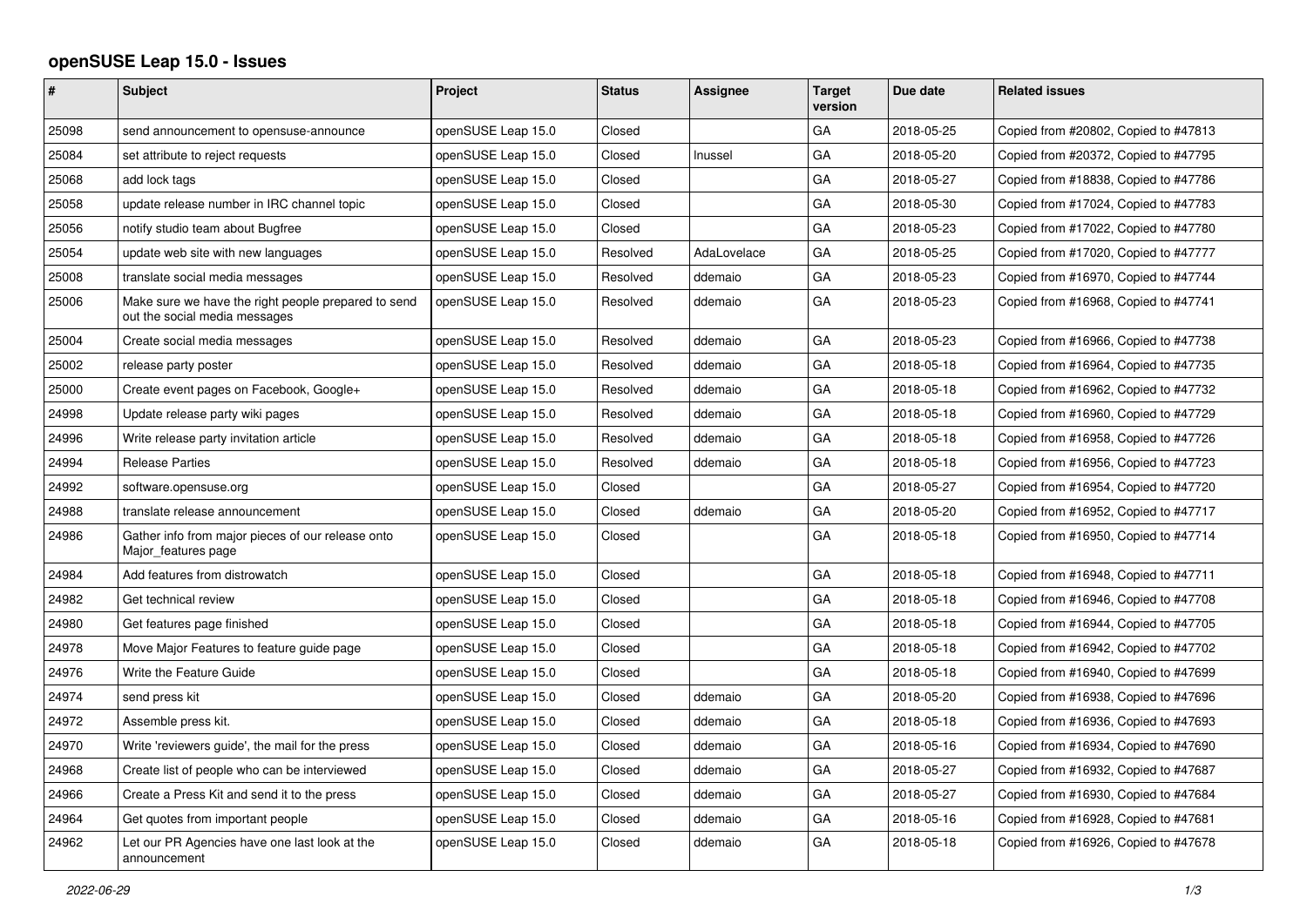| #     | Subject                                                                   | Project            | <b>Status</b> | <b>Assignee</b> | <b>Target</b><br>version | Due date   | <b>Related issues</b>                |
|-------|---------------------------------------------------------------------------|--------------------|---------------|-----------------|--------------------------|------------|--------------------------------------|
| 24960 | Get feedback on the draft press announce                                  | openSUSE Leap 15.0 | Closed        |                 | GA                       | 2018-05-13 | Copied from #16924, Copied to #47675 |
| 24958 | Create a draft press announcement                                         | openSUSE Leap 15.0 | Closed        |                 | GA                       | 2018-05-13 | Copied from #16922, Copied to #47672 |
| 24956 | Write Press Announcement                                                  | openSUSE Leap 15.0 | Closed        |                 | GA                       | 2018-05-18 | Copied from #16920, Copied to #47669 |
| 24954 | Write community announcement for news.o.o                                 | openSUSE Leap 15.0 | Closed        | ddemaio         | GA                       | 2018-05-18 | Copied from #16918, Copied to #47666 |
| 24952 | Get screenshots taken                                                     | openSUSE Leap 15.0 | Closed        | ddemaio         | GA                       | 2018-05-18 | Copied from #16916, Copied to #47663 |
| 24950 | Assemble the Product highlights                                           | openSUSE Leap 15.0 | Closed        | ddemaio         | GA                       | 2018-05-18 | Copied from #16914, Copied to #47660 |
| 24948 | Release Announcement                                                      | openSUSE Leap 15.0 | Closed        |                 | GA                       | 2018-05-27 | Copied from #16912, Copied to #47657 |
| 24946 | update wiki                                                               | openSUSE Leap 15.0 | Closed        | bmwiedemann     | GA                       | 2018-05-25 | Copied from #16910, Copied to #47654 |
| 24944 | update shop.opensuse.org                                                  | openSUSE Leap 15.0 | Closed        |                 | GA                       | 2018-05-25 | Copied from #16908, Copied to #47651 |
| 24942 | request new box image and link                                            | openSUSE Leap 15.0 | Closed        | bmwiedemann     | GA                       | 2018-05-25 | Copied from #16906, Copied to #47648 |
| 24940 | shop.opensuse.org                                                         | openSUSE Leap 15.0 | Closed        |                 | GA                       | 2018-05-25 | Copied from #16904, Copied to #47645 |
| 24938 | notify mirror admins                                                      | openSUSE Leap 15.0 | Closed        |                 | GA                       | 2018-05-20 | Copied from #16902, Copied to #47642 |
| 24936 | set up update-test project                                                | openSUSE Leap 15.0 | Resolved      |                 | GA                       | 2018-04-11 | Copied from #16900, Copied to #47639 |
| 24934 | adjust knapsack for GM                                                    | openSUSE Leap 15.0 | Closed        |                 | GA                       | 2018-05-20 | Copied from #16898, Copied to #47636 |
| 24932 | change openSUSE-current                                                   | openSUSE Leap 15.0 | Resolved      |                 | GA                       | 2018-05-27 | Copied from #16896, Copied to #47633 |
| 24930 | Switch count down to hourly rendering                                     | openSUSE Leap 15.0 | Closed        |                 | GA                       | 2018-05-27 | Copied from #16894, Copied to #47630 |
| 24928 | make GM images available                                                  | openSUSE Leap 15.0 | Closed        |                 | GA                       | 2018-05-20 | Copied from #16892, Copied to #47627 |
| 24926 | install google alerts                                                     | openSUSE Leap 15.0 | Closed        |                 | GA                       | 2018-05-27 | Copied from #16890, Copied to #47624 |
| 24924 | Update the rsync modules to include new ISO and<br>repo                   | openSUSE Leap 15.0 | Closed        |                 | GA                       | 2018-05-23 | Copied from #16888, Copied to #47621 |
| 24922 | Publish an article asking people to help promote the<br>upcoming release. | openSUSE Leap 15.0 | Resolved      | ddemaio         | GA                       | 2018-04-07 | Copied from #16886, Copied to #47618 |
| 24920 | Adapt http://mirrors.opensuse.org to list the new<br>release              | openSUSE Leap 15.0 | Closed        | tampakrap       | GA                       | 2018-05-14 | Copied from #16884, Copied to #47615 |
| 24918 | get openSUSE in the Cloud                                                 | openSUSE Leap 15.0 | Closed        |                 | GA                       | 2018-05-27 | Copied from #16882, Copied to #47612 |
| 24916 | tell maintenance&security about Bugfree                                   | openSUSE Leap 15.0 | Closed        |                 | GA                       | 2018-05-20 | Copied from #16880, Copied to #47609 |
| 24914 | ask maintenance to remove the test updates                                | openSUSE Leap 15.0 | Closed        |                 | GA                       | 2018-05-24 | Copied from #16878, Copied to #47606 |
| 24912 | sync the release to the mirrors                                           | openSUSE Leap 15.0 | Closed        |                 | GA                       | 2018-05-20 | Copied from #16876                   |
| 24910 | find external BT seeders                                                  | openSUSE Leap 15.0 | Closed        | tampakrap       | GA                       | 2018-05-24 | Copied to #47600                     |
| 24908 | remind opensuse.org admins of release                                     | openSUSE Leap 15.0 | Closed        |                 | GA                       | 2018-05-23 | Copied from #16872, Copied to #47597 |
| 24906 | marketing brainstorm session                                              | openSUSE Leap 15.0 | Resolved      | ddemaio         | GA                       | 2018-05-04 | Copied from #16870, Copied to #47594 |
| 24904 | communicate Bugfree issues to marketing                                   | openSUSE Leap 15.0 | Closed        |                 | GA                       | 2018-05-25 | Copied from #16868, Copied to #47591 |
| 24902 | publish docu                                                              | openSUSE Leap 15.0 | Closed        |                 | GA                       | 2018-05-27 | Copied from #16866, Copied to #47588 |